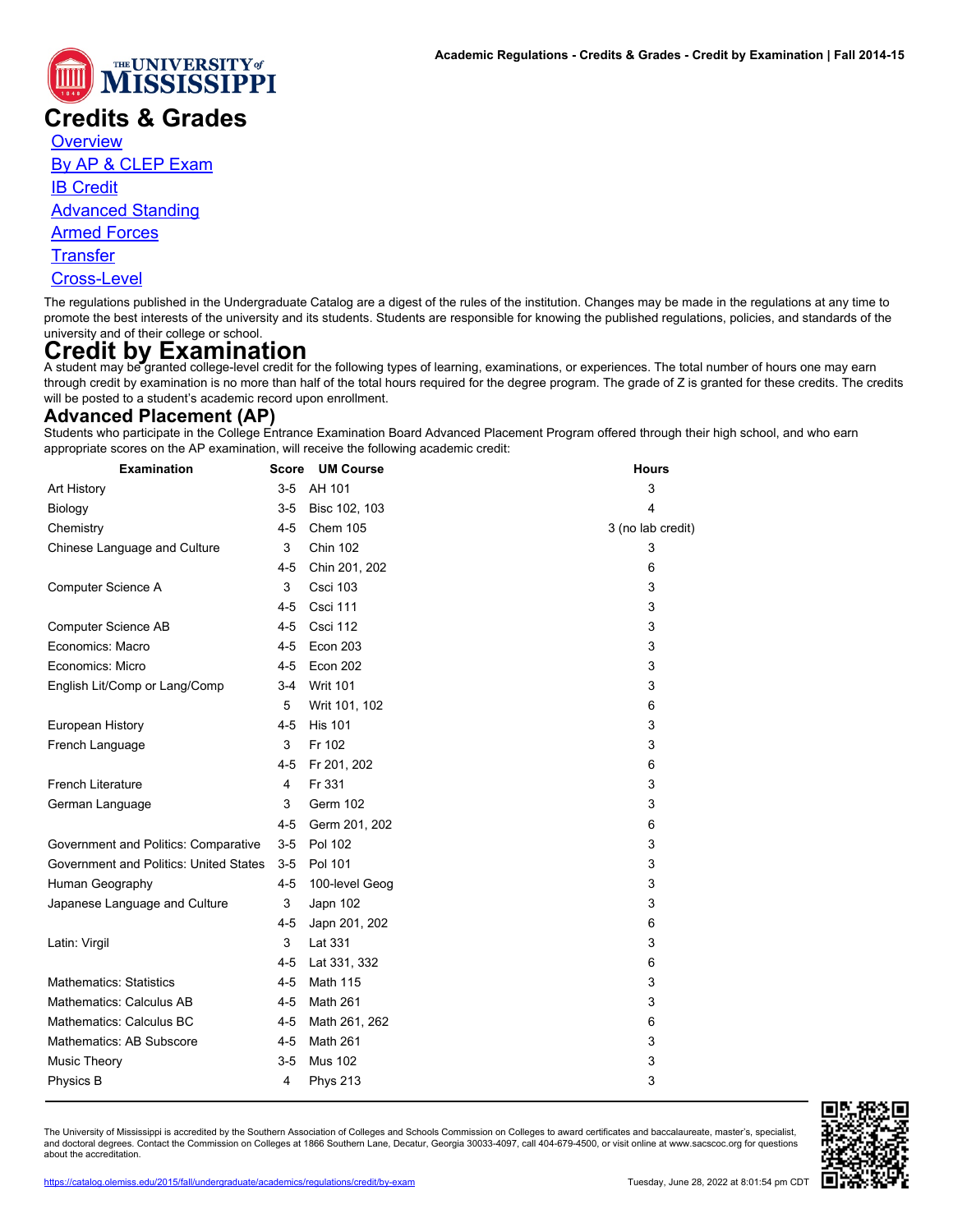

| <b>Examination</b>                   | Score   | <b>UM Course</b> | <b>Hours</b> |
|--------------------------------------|---------|------------------|--------------|
|                                      | 5       | Phys 213, 214    | 6            |
| Physics C: Mechanics                 | 4-5     | <b>Phys 211</b>  | 3            |
| Physics C: Electricity and Magnetism | 4-5     | <b>Phys 212</b>  | 3            |
| Psychology                           | 4-5     | <b>Psy 201</b>   | 3            |
| Spanish Language                     | 3       | Span 102         | 3            |
|                                      | 4-5     | Span 201, 202    | 6            |
| Spanish Literature                   | 4-5     | Span 331         | 3            |
| Studio Art: 2-D Design               |         | 4-5 Art 101      | 3            |
| Studio Art: 3-D Design               |         | 4-5 Art 103      | 3            |
| Studio Art: Drawing                  | 4-5     | Art 111          | 3            |
| U.S. History                         | 4-5     | <b>His 105</b>   | 3            |
| World History                        | $4 - 5$ | 100-level His    | 3            |
|                                      |         |                  |              |

#### **College Level Examination Program (CLEP)**

Receiving CLEP credit in a specific degree program requires the approval of the dean and department chair concerned prior to taking the examination. CLEP SUBJECT EXAMINATIONS. Students who earn appropriate scores on selected CLEP examinations will receive the following academic credit:

| <b>Examination</b>                                | <b>Minimum Score</b> | <b>UM Course</b>        | <b>Credit Hours</b> |
|---------------------------------------------------|----------------------|-------------------------|---------------------|
| American Government                               | 50                   | Pol 101                 | 3                   |
| Biology                                           | 50                   | <b>Bisc 102</b>         | 3                   |
| Chemistry                                         | 50                   | Chem 105, 106*          | 6                   |
| College Algebra                                   | 50                   | <b>Math 121</b>         | 3                   |
| College Algebra Trigonometry                      | 50                   | <b>Math 125</b>         | 3                   |
| <b>College Composition</b>                        | 50                   | <b>Writ 101</b>         | 3                   |
| French Language                                   | 50                   | Fr 101, 102             | 6                   |
| French Language                                   | 62                   | Fr 101, 102, 201, 202   | 12                  |
| German Language                                   | 50                   | Germ 101, 102           | 6                   |
| German Language                                   | 63                   | Germ 101, 102, 201, 202 | 12                  |
| Human Growth and Development                      | 50                   | Psy 301                 | 3                   |
| <b>Introductory Business Law</b>                  | 50                   | <b>Bus 250</b>          | 2                   |
| Introductory Psychology                           | 50                   | <b>Psy 201</b>          | 3                   |
| <b>Introductory Sociology</b>                     | 50                   | Soc 101                 | 3                   |
| Principles of Accounting                          | 50                   | Accy 201, 202           | 6                   |
| Principles of Macroeconomics                      | 52                   | <b>Econ 203</b>         | 3                   |
| Principles of Microeconomics                      | 53                   | Econ 202                | 3                   |
| Spanish Language                                  | 50                   | Span 101, 102           | 6                   |
| Spanish Language                                  | 63                   | Span 101, 102, 201, 202 | 12                  |
| Trigonometry                                      | 50                   | <b>Math 123</b>         | 3                   |
| U.S. History I: Early Colonization to 1877        | 50                   | <b>His 105</b>          | 3                   |
| U.S. History II: 1865 to the Present              | 50                   | <b>His 106</b>          | 3                   |
| Western Civilization I: Ancient Near East to 1648 | 50                   | <b>His 101</b>          | 3                   |
| Western Civilization II: 1648 to the Present      | 50                   | <b>His 102</b>          | 3                   |

\* Credit is granted in chemistry only if the student also submits a passing score on the American Chemical Society Test administered by the university's Department of Chemistry and Biochemistry. No credit is granted for chemistry lab courses.

### **International Baccalaureate (IB) Credit**

The University of Mississippi accepts credit by examination from the International Baccalaureate program as indicated in the following table:

| <b>IB Course</b>           | <b>IB Score</b>     | <b>UM Credit</b>                       |
|----------------------------|---------------------|----------------------------------------|
| Biology                    | SL: 5,6,7; HL: 4, 5 | Bisc 102, 103, Bisc 104, 105 (8 hours) |
| Biology                    | HL: 6.7             | Bisc 160, 161, 162, 163 (8 hours)      |
| <b>Business Management</b> | SL & HL: 4,5,6,7    | 100 Level Business (3 hours)           |
| Chemistry                  | HL: 4               | Chem 101 (4 hours)                     |

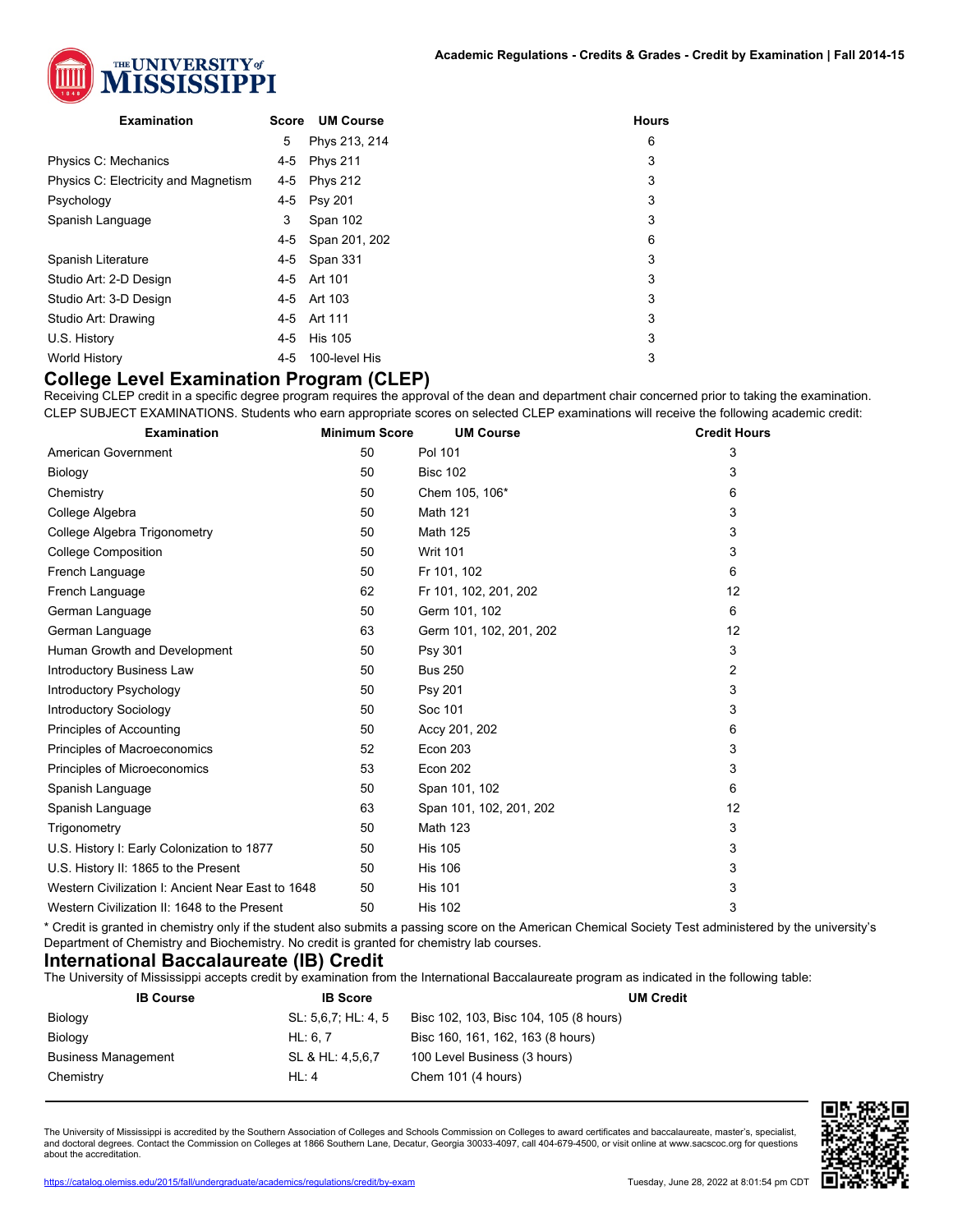

| <b>IB Course</b>                                     | <b>IB Score</b>                           | <b>UM Credit</b>                                                                                                                                         |
|------------------------------------------------------|-------------------------------------------|----------------------------------------------------------------------------------------------------------------------------------------------------------|
| Chemistry                                            | HL: 5, 6                                  | Chem 105, 115, 106 (7 hours)                                                                                                                             |
| Chemistry                                            | HL:7                                      | Chem 105, 115, 106, 116 (8 hours)                                                                                                                        |
| Classical Languages                                  | SL & HL: 4,5,6,7                          | Lat 201, 202 or GR 201, 202 (6 hours)                                                                                                                    |
| <b>Computer Science</b>                              | SL & HL: 4,5,6,7                          | Csci 103 (3 hours) + 100 Level Computer Science (1 hour)                                                                                                 |
| Dance                                                | HL: 4, 5, 6, 7                            | Danc 1XX (2 hours)                                                                                                                                       |
| Economics                                            | HL: 4, 5, 6, 7                            | Econ 202 and 203 (6 hours)                                                                                                                               |
| Economics                                            | SL: 5, 6, 7                               | Econ 101 (3 hours)                                                                                                                                       |
| Environmental Systems and Societies (SL) SL: 4,5,6,7 |                                           | Bisc 104 (3 hours)                                                                                                                                       |
| Film                                                 | HL: 5, 6, 7                               | Cine 1XX (3 hours)                                                                                                                                       |
| Geography                                            | SL & HL: 4,5,6,7                          | Geog 101 (3 hours)                                                                                                                                       |
| <b>Global Politics</b>                               | HL: 5, 6, 7                               | Pol 1XX (3 hours)                                                                                                                                        |
| History                                              | HL:4                                      | His 1XX (3 hours)                                                                                                                                        |
| History                                              | HL: 5, 6, 7                               | His 1XX (6 hours)                                                                                                                                        |
| Language A                                           | HL: 4, 5, 6, 7                            | Engl 2XX (3 hours) beginning 2013                                                                                                                        |
| Language ab initio                                   | SL & HL: 5,6,7                            | Contact Department of Modern Languages                                                                                                                   |
| Language B                                           | SL: 5, 6, 7                               | Arab or Kor 112 (5 hours); Fr or Russ 111 (6 hours); Chin, Germ, Ital, Japn, Port, or Span<br>101 and 102 (6 hours)                                      |
| Language B                                           | HL:4                                      | Arab 112 or Kor 112 (5 hours); Fr or Russ 111 (6 hours); Chin, Germ, Ital, Japn, Port, or<br>Span 101 and 102 (6 hours)                                  |
| Language B                                           | HL: 5, 6, 7                               | Arab 112, 212 (10 hours); Kor 112, 212 (10 hours); Fr or Russ 111 or 211 (12 hours);<br>Chin, Germ, Ital, Japn, Port, Span 101, 102, 201, 202 (12 hours) |
| <b>Mathematics</b>                                   | SL: 4, 5, 6, 7                            | Math 267 (3 hours)                                                                                                                                       |
| <b>Mathematics</b>                                   | HL:4                                      | Math 267 (3 hours)                                                                                                                                       |
| Mathematics                                          | HL: 5, 6, 7                               | Math 267, 268 (6 hours)                                                                                                                                  |
| Further Mathematics (HL)                             | HL: 4, 5, 6, 7                            | Math 261 (3 hours)                                                                                                                                       |
| Mathematical Studies (SL)                            | SL:4                                      | Math 115 (3 hours)                                                                                                                                       |
| Mathematical Studies (SL)                            | SL: 5, 6, 7                               | Math 115 (3 hours)                                                                                                                                       |
| Music                                                | SL & HL: 4,5,6,7                          | Contact Department of Music.                                                                                                                             |
| Philosophy                                           | SL: 6, 7; HL: 4,5,6,7                     | Phil 101 (3 hours)                                                                                                                                       |
| Physics                                              | SL: 7; HL 4                               | Phys 213, 223 (4 hours)                                                                                                                                  |
| Physics                                              | HL: 5, 6, 7                               | Phys $213 + 223 + 214 + 224$ (8 hours)                                                                                                                   |
| Psychology                                           | HL 4, 5, 6, 7                             | Psy 201 (3 hours)                                                                                                                                        |
| Social and Cultural Anthropology                     | SL & HL: 4,5,6,7                          | Anth 101 (3 hours)                                                                                                                                       |
| Theatre                                              | SL: 5,6,7; HL: 4,5,6,7 Thea 201 (3 hours) |                                                                                                                                                          |
| <b>Visual Arts</b>                                   |                                           | SL: 5,6,7; HL: 4,5,6,7 Art 101, Art 111 (6 hours)                                                                                                        |
| World Religions (SL)                                 | SL: 6.7                                   | Rel 101 (3 hours)                                                                                                                                        |

As students present transcripts for other International Baccalaureate courses taken at the Higher Level (HL), then the appropriate department will review the course/exam and decide the appropriate University of Mississippi credit.

#### **Advanced Standing Examination**

An advanced standing examination is one taken by a student who has had the equivalent of the course under competent instruction but cannot secure credit by transcript. An Application for Special Examination Form, provided by the registrar, must be approved by the instructor giving the examination and the student's academic dean. A fee is assessed for an advanced standing examination.

No more than 6 semester hours may be credited through advanced standing examinations. Credit by examination will not be given on work completed in high school (except for the Advanced Placement Program), or on work in excess of 65 semester hours transferred from a junior college. If a student enters a more advanced course in the subject, the advanced standing examination should precede registration for the course, and in no case may the examination be given for credit later than three weeks after entering the more advanced course.

#### **Credit for Educational Experiences in the Armed Forces**

Credit toward a degree may be granted to those students who submit to the Office of Admissions a certified copy of either [D.D. Form 295](http://www.dtic.mil/whs/directives/infomgt/forms/forminfo/forminfopage64.html) or [D.D. Form 214,](http://www.dtic.mil/whs/directives/infomgt/forms/forminfo/forminfopage44.html) which indicates an honorable discharge and a period of continuous active duty for at least 90 days. Four semester hours in one of the university ROTC programs, or as physical education or elective credit, will be granted for basic training or its equivalent. Upon successful completion of 18 months with the Army National Guard/Active Army Reserve, an additional 6 hours will be awarded in the Army ROTC program. An additional 12 semester hours of credit in one of the ROTC programs may be granted to students who earned a commission while in service. Additional credit for training in formal service schools will